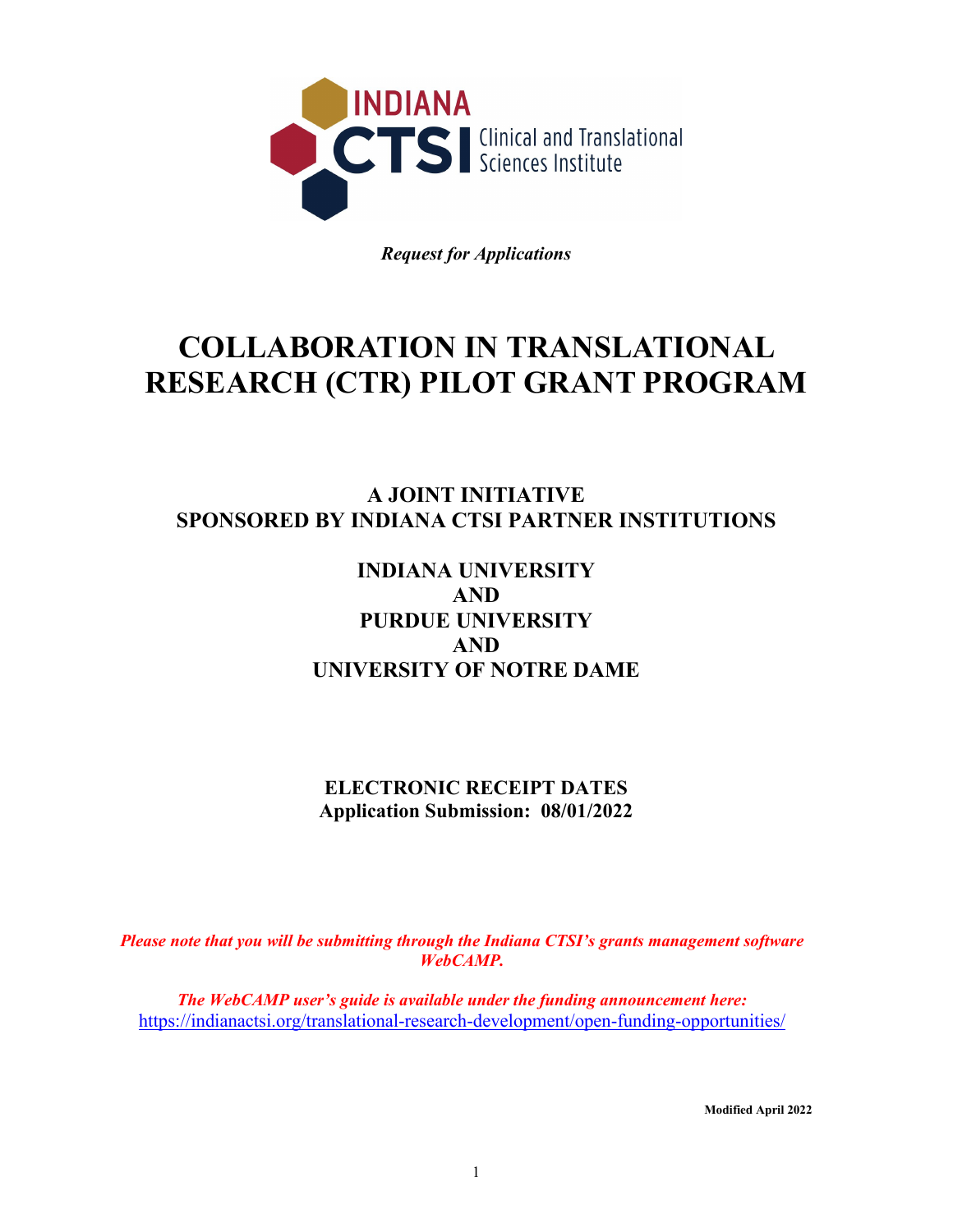# **INFORMATION FOR APPLICANTS**

#### **GENERAL INFORMATION**

The three premier research universities within the State of Indiana – Indiana University, Purdue University and the University of Notre Dame, with support from the National Institutes of Health (NIH), have formed an institute called Indiana Clinical and Translational Sciences Institute (CTSI); conceived as a statewide laboratory to conduct innovative research and education in health sciences. The mission of the CTSI is "to increase translational biomedical research and improve the health of the people of Indiana and beyond."

The objective of the CTSI Collaboration in Translational Research (CTR) pilot grant program is to 1) foster and encourage collaborations across the CTSI partner institutions and to 2) initiate or continue translational research<sup>[1](#page-1-0)</sup> projects that have very strong and immediate potential to develop into larger, externally funded research programs or generate novel intellectual property (IP). The application will be evaluated on the quality of the proposed science as well as the application's strength in clarifying the plan for leveraging the award toward the achievement of the two primary CTR objectives. Significant weight will be afforded in the review process for collaborative arrangements that have the potential to develop into a long-term partnership; one that uniquely positions the individuals to further their existing, or new, fields of research.

Applications to this program are limited to a total of **\$75,000** and are **24 months (2 years)** in duration. Proposed projects should have at least two (or more) principal investigators / collaborators with **equal contribution**, from at least two of the six sponsoring affiliates for this program. Sponsoring affiliates include:

> IU School of Medicine (IUSM) IUPUI (non-IUSM) IU Bloomington Purdue University (West Lafayette) University of Notre Dame Indiana Biosciences Research Institute (IBRI)

#### **WHO MAY APPLY (ALSO SEE RESTRICTIONS SECTION BELOW)**

IUSM: All full-time faculty, regardless of tenure status, having a primary appointment within the School of Medicine as Assistant Professor or Assistant Scientist and above. This includes those faculty appointed as part-time Assistant Professor or above, if they are geographically full-time. Faculty at the IUSM regional centers for medical education are eligible to apply (assuming they meet all other eligibility criteria) and are considered IUSM faculty for purposes of identifying the sponsoring affiliate as described above. *Faculty that hold the title of visiting rank must discuss eligibility with the CTSI and obtain approval. To discuss eligibility email [trnsldev@iu.edu](mailto:trnsldev@iu.edu)*

IBRI: All IBRI investigators eligible to receive funding according to the institution's central research office

IUPUI/IUB: All tenured or tenure-track faculty at or above the Assistant Professor level regardless of tenure status, if approved to serve as a PI by the institution's central research office; faculty at all levels of the Scientist or Scholar tracks.

<span id="page-1-0"></span><sup>1</sup> Translational Research describes the steps between a fundamental discovery and its application in clinical medicine. For purposes of grant review, the CTSI defines translational research in the broadest sense. Specifically any study which has the potential to improve health care is suitable for funding via the CTSI. This includes:

<sup>1)</sup> Basic science studies which seek to understand disease mechanisms, drug / device / technology development, and toxicology studies.

<sup>2)</sup> Early and late phase clinical studies

<sup>3)</sup> Studies that seek to improve health outcomes, healthcare delivery, and/or public health.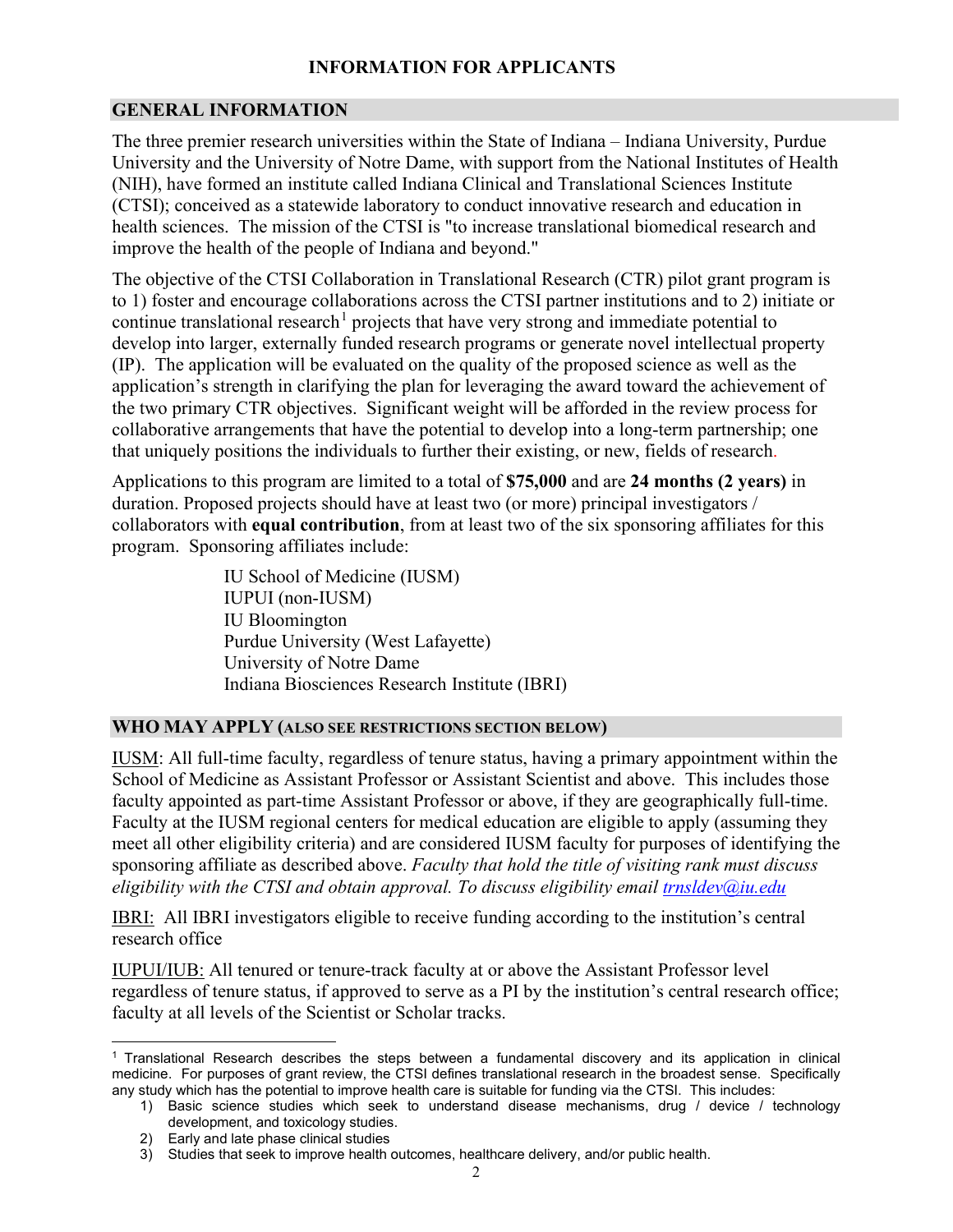Purdue: All tenured or tenure-track West Lafayette faculty at or above the Assistant Professor level; all research professors; all clinical faculty. Non-faculty approved for PI status.

Notre Dame: All tenured or tenure-track faculty; all research faculty; all special professional faculty.

IU Health: Applicants must be employees of Indiana University Health at any IU Health system entity with medical staff privileges. Residents and fellows are not eligible for this mechanism.

# **RESTRICTIONS**

In an effort to provide a broad access to funding, teams comprised of the same co-PIs that have previously received a CTR award are ineligible to apply.

PIs that have received a CTR award in 2021 or 2022 (regardless of when the funding was available) are ineligible to be a PI/co-PI this round. PIs may have received an award prior and still be eligible (e.g. a PI that received an award in 2020 that was still ongoing during  $2021 -$ 2022 is eligible).

*We strongly encourage applicants to confirm eligibility prior to submission, if there is a question. To do so, email [trnsldev@iu.edu.](mailto:trnsldev@iu.edu)* 

# **APPLICATION PROCESS**

**Full applications are due on August 1, 2022.** Submissions are via the 'Start a submission' link found here **[CTSI CTR Link](https://indianactsi.org/translational-research-development/open-funding-opportunities#CTR202208)**

#### **APPLICATIONS SEQUENCE**

You must use the application forms available here [CTSI CTR Link](https://indianactsi.org/translational-research-development/open-funding-opportunities#CTR202208)

1. **Face Page**

The face page specifies the title of the proposal, principal investigators and his/her affiliation, collaborator(s) and affiliation, where work will be performed, and the total budget. Department / School support must be indicated by **completion of all appropriate signatures on the face page(s) FOR EACH PI/CO-PI.** As submission will be electronic only, facsimile or electronic signatures are appropriate.

#### 2. **Abstract & Keywords**

- The abstract should be a brief (250 word maximum) abstract in layman's terms. If an award is made, this will be published on the CTSI website.
- Provide 5 keywords that describe the research content of your project
- 3. **Use of funds for future extramural funding / IP:** Describe how the collaboration will lead to an extramurally funded research application / program or generate IP. Define whether this proposal will be joint between the collaborators or, if not, how the collaboration will benefit each of the collaborators individually. For extramural funding, specifically describe the agency, the program and time frame that you plan to submit an extramural proposal (see suggested outline below).
	- Expected Funding Agency and/or Agency Program
	- Expected Submission Date
	- Expected Project Specific Aims (bullet point summary)
	- Key Preliminary Data that are Needed (bullet point summary)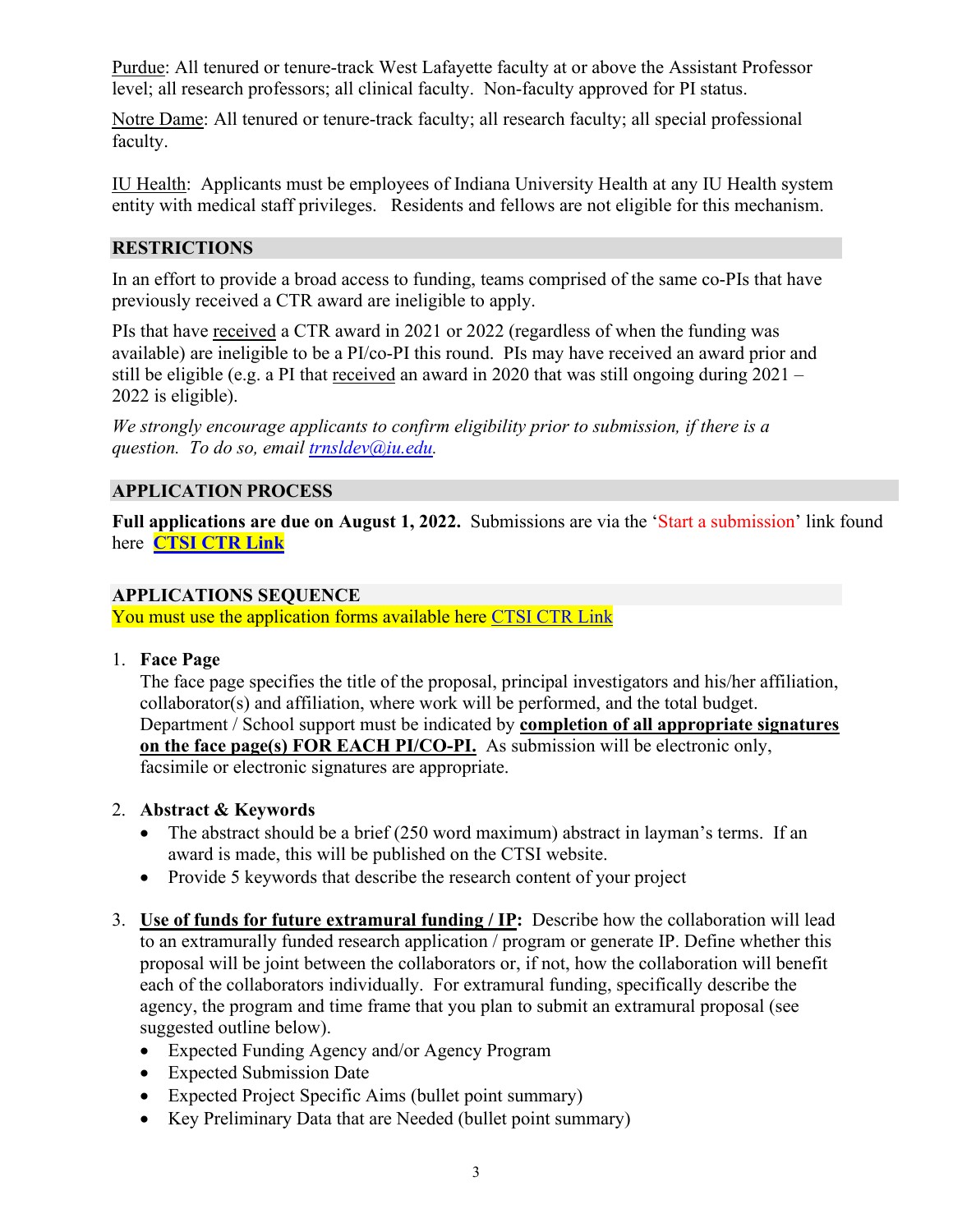If this project will potentially generate IP, provide a specific timeline including short term interim deliverables toward the filing of a disclosure or patent application and discuss how this funding will help to expedite the process.

# 4. **Budget**

Budget page listing all direct costs. This page may be duplicated and a separate budget page included for each performance site / collaborating institution. Requested grant funding period cannot exceed **24 months**.

- Projects should have a start date no earlier than **May 1, 2023.**
- Proposals must reflect a sharing of budget and effort between the collaborating institutions. If a requested budget reflects a greater financial need for one of the campuses, the budget justification should indicate why and clearly indicate the project oversight on the second campus.
- No funds will be allocated for PI or co-investigator / collaborator salaries.
- Supplies and other costs must relate directly to performance of the project.
- Travel beyond that which is necessary between the institutions / campuses will require justification.
- No indirect costs may be requested.
- All costs should be specifically justified and expenditures for **each participating partner/institution** clearly denoted. Limit budget justification to  $\frac{1}{2}$  page per campus.

The **Specific Aims and Research Plan** should have at least 1/2 inch margins (top, bottom, left and right) and must NOT exceed **6 single-spaced pages**, excluding references. Font must be clear and readily legible and reasonable size. *Use an Arial, Helvetica, Palatino Linotype or Georgia typeface, a black font color and a font size of 11 points or larger*. Make every effort to write these sections toward a general scientific audience; avoid field-specific jargon and undefined abbreviations. Every attempt will be made to find proposal reviewers with expertise in the general area of the proposal, but applicants should be aware that highly specialized expertise may not be available within the CTSI system.

**5. Specific Aims (one page maximum):** Describe the specific aims of the proposal, how the aims relate to each other and the expected outcomes, the methods of procedure and how the complementary expertise of the applicants contributes to these aims.

**6. Research Plan:** The Research Plan narrative **should not exceed 5 pages** and should be structured in accordance with the following format:

- **A. Objectives of the current proposal:** State the overall objective or goal of the proposed research. Describe the collaborative research program that exists or that will develop from the collaboration and the nature of the complimentary expertise that will promote synergism.
	- **Translational potential for the project:** Describe the project's potential impact on human health and/or how may it be translated to impact human health concerns in the future. Include in your description the translational stage and phase of the project at the time of implementation, at the time of completion (these might be the same) and the stage and phase for the next translational step (e.g. the project involves model development in vitro (T1) but after completion, the data would be used for an in vitro project (T1)). **See T stage / phase explanation here** [Translational Stage and Phase](https://www.indianactsi.org/wp-content/uploads/Translational-Stages-100418.pdf) 
		- o If the project is basic biomedical or behavioral research describe how will increase the understanding of disease mechanisms, drug/device / technology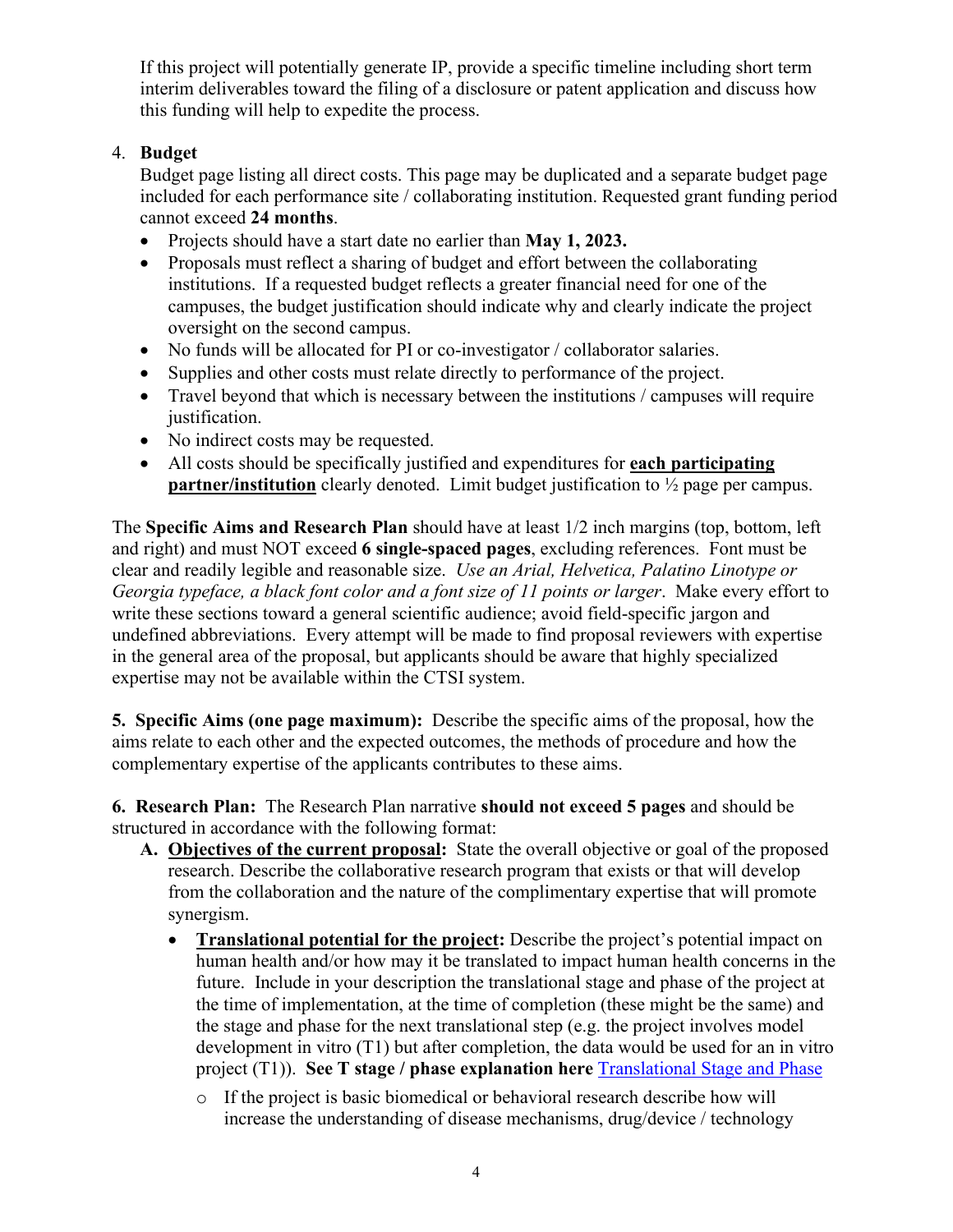developments and toxicology studies, or how it will translate discoveries into new clinical tools, assistive devices, behavioral therapies, interventions or medications.

- o If the project is a clinical or implementation study describe how it will increase the understanding of disease mechanisms, drug/device/technology developments and toxicology studies and / or advance the testing and refinement of new technologies in people; the testing of interventions for safety and effectiveness in those with or without disease; or result in behavioral and observational studies that impact health services research.
- o If the project focuses on population health, describe how it will assist in determining the effects of diseases and efforts to prevent, diagnose and treat them and the plan for dissemination so that the findings will inform future research
- **B. Description of joint research program:** Briefly review the current status of research in the field and the PI / co-PI contributions to that field. Document with references. Describe any preliminary work the investigators have performed which led to this proposal, alone or in collaboration. Explain how synergism will be achieved. Consider using a table to explain roles and contributions.

| Investigator | Institution | Role | Responsibilities |
|--------------|-------------|------|------------------|
|              |             |      |                  |
|              |             |      |                  |

- **C. Significance and Innovation:** What is the potential importance of the proposed collaboration? What is its potential impact on human health and/or how may it be translated to impact human health concerns in the future? Specifically describe its relevance and translational potential (see page 2 footnote). Discuss any novel ideas or contributions that the collaboration offers. Make clear the potential importance of the proposed collaboration for further investigation and future research on the different campuses.
- **D. Approach:** and the rationale behind the chosen approach to the problem. The purpose of the approach section is to describe how the research will be carried out. This section is crucial to how favorably an application is reviewed. Recommended Content: The research design and methods section should include the following: • PI's preliminary studies, data, and experience relevant to the application and the experimental design; • the overview of the experimental design; • a description of methods and analyses to be used to accomplish the specific aims of the project; • a discussion of potential difficulties and limitations and how these will be overcome or mitigated; • expected results, and alternative approaches that will be used if unexpected results are found; • a projected sequence or timetable (work plan); • if the project is in the early stages of development, describe any strategy to establish feasibility, and address the management of any high risk aspects of the proposed work; • a detailed discussion of the way in which the results will be collected, analyzed, and interpreted; • a description of any new methodology used and why it represents an improvement over the existing ones;
- **E. Project timeline:** The following (or similar) table should be completed and inserted at the end of the research plan.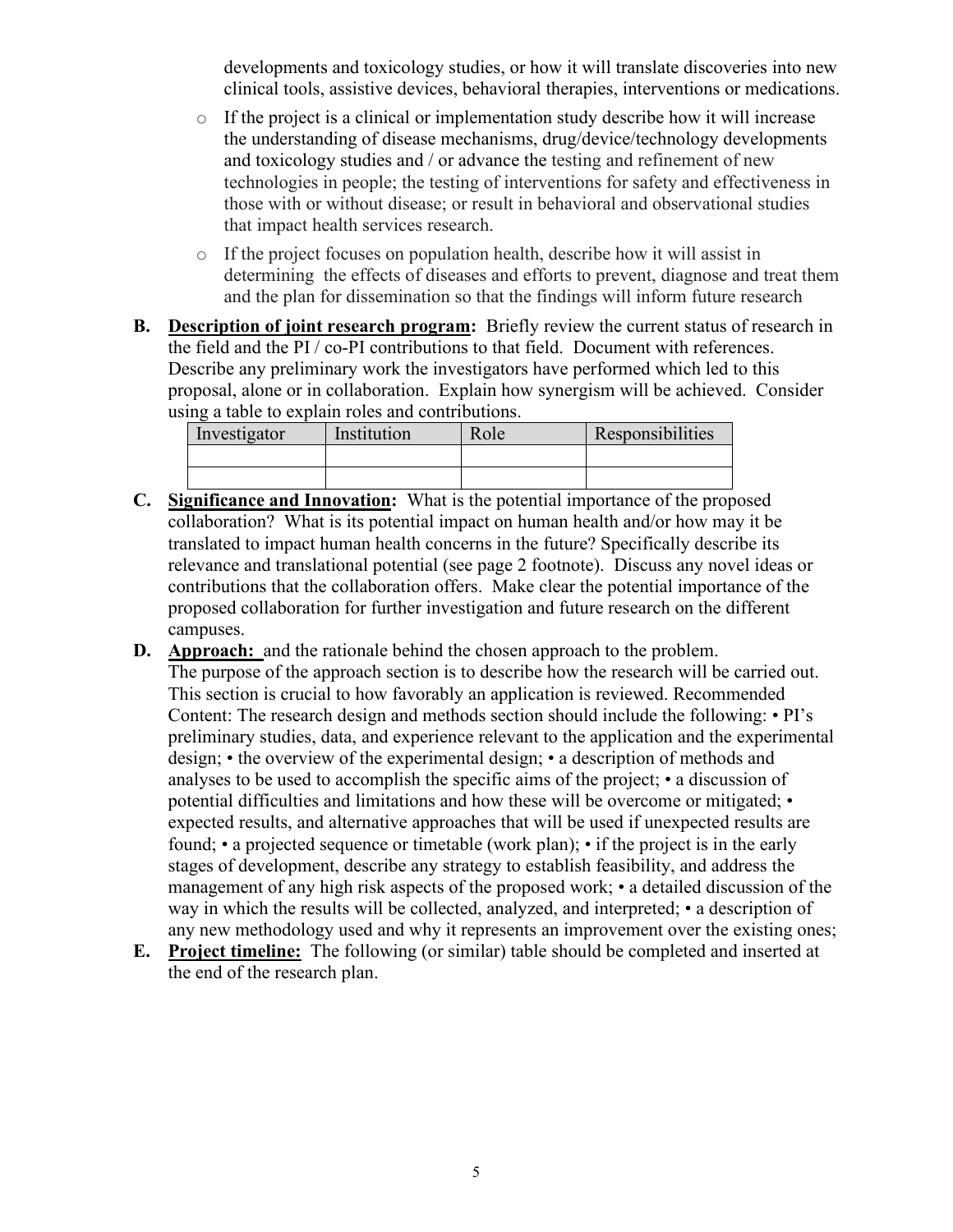|                                                   | Months |   |  |   |                                                                     |   |  |
|---------------------------------------------------|--------|---|--|---|---------------------------------------------------------------------|---|--|
| Task                                              |        |   |  |   | 1 - 3 4 - 6 7 - 9   10 - 12   13 - 15   16 - 18   19 - 21   22 - 24 |   |  |
| Task $1$ – enter description and mark appropriate |        |   |  |   |                                                                     |   |  |
| period(s)                                         |        |   |  |   |                                                                     |   |  |
| Task $2$ – enter description and mark appropriate |        |   |  |   |                                                                     |   |  |
| period(s)                                         |        |   |  |   |                                                                     |   |  |
| Task 3 - enter description and mark appropriate   |        |   |  |   |                                                                     |   |  |
| period(s)                                         |        |   |  |   |                                                                     |   |  |
| Task 4 - enter description and mark appropriate   |        |   |  |   |                                                                     |   |  |
| period(s)                                         |        |   |  |   |                                                                     |   |  |
| Task 5 - enter description and mark appropriate   |        |   |  |   |                                                                     |   |  |
| period(s)                                         |        |   |  |   |                                                                     |   |  |
| Task $x$ – complete requisite progress reports    |        | X |  | X |                                                                     | X |  |

#### **F. References Cited**

**7. Protection of Human Subjects; Vertebrate Animals; and/or Recombinant DNA:** The appropriate details, where applicable, must be addressed. If unclear what to address in this section please see page 8 below\*.

**8. Biosketch:** Biographical sketch (5-page maximum) of the principal investigators and coinvestigator/collaborator in the NIH format available at [https://grants.nih.gov/grants/forms/biosketch.htm.](https://grants.nih.gov/grants/forms/biosketch.htm)

**9. Other support for the principal investigator and each co-investigator / collaborator**: Include detail on any overlap that this proposal has with active or pending awards. This information must be provided in NIH format.

**10. Supporting documentation**: If this is a resubmission include a one page response to the reviewers' comments and include the review documents.

The Indiana CTSI offers a resource that can help strengthen submissions by providing valuable feedback and critiques.

To engage with this resource, please contact your campus Navigator below to discuss meeting with one of the project development teams (PDTs):

| <b>Bloomington:</b> | Joel Ybe jybe@indiana.edu                                            |
|---------------------|----------------------------------------------------------------------|
| Indianapolis:       | Tammy Sajdyk (tsajdyk@iu.edu)                                        |
| <b>Notre Dame:</b>  | Paul Helquist phelquis@nd.edu & Jessica Brookshire jbrooksh@nd.edu   |
| <b>Purdue:</b>      | Tommy Sors tsors@purdue.edu & Natasha Nikolaidis nnikolai@purdue.edu |
| <b>Evansville:</b>  | Kara Garcia karagarc@iu.edu                                          |
| <b>Terre Haute:</b> | Ellen Ireland eireland@indiana.edu                                   |
|                     |                                                                      |

For financial questions related to budgeting and grant submissions, please contact:

| IU / IBRI:             | Indiana CTSI Office $(\text{trn}_0   \text{u.edu})$ |                                                 |
|------------------------|-----------------------------------------------------|-------------------------------------------------|
| Purdue:                | Michelle Pearson                                    | $(\text{pearso64} \textcircled{a})$ purdue.edu) |
| Notre Dame: David Ross |                                                     | (dross5@nd.edu)                                 |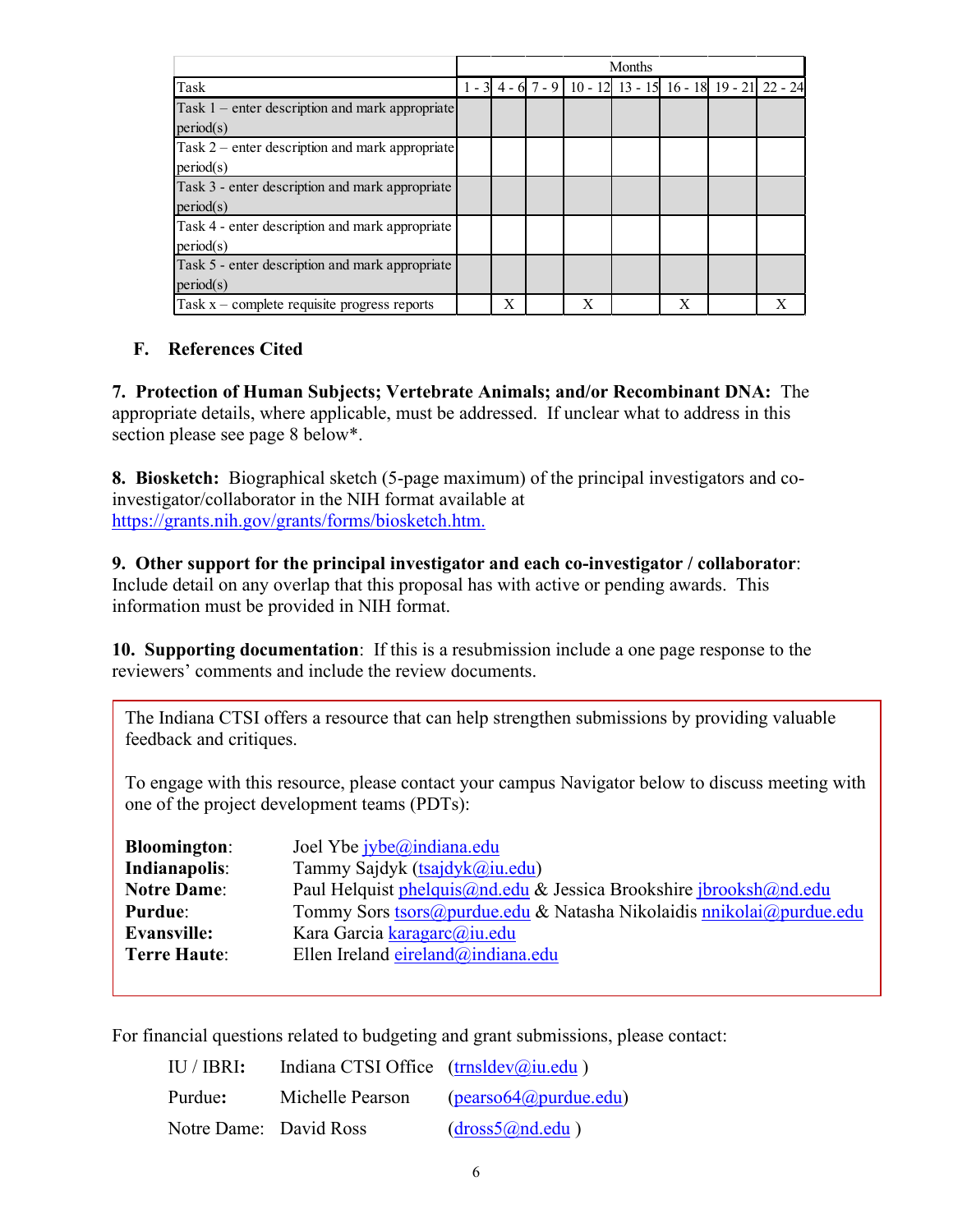#### **REVIEW, AWARD SELECTION & FUNDING TIMELINE**

The CTR Grant program is to foster collaborative research between campuses that results in new or expanded extramurally funded research programs or novel intellectual property (IP). Requests for funds will be critiqued on the following items:

- The strength of the research
- The strength of the collaboration.
- The strength of a defined plan for future extramural support and/or IP
- The potential translational nature of the project
- How well the application addressed the expectations outlined in the RFA

Applications will be subject to a 2-stage selection process.

- Stage 1: The initial review will be completed by a joint committee with peer representatives from the six sponsoring affiliates on **September 23, 2022.**
- Stage 2: Approximately 10 -15 finalists will be selected by the joint committee and invited to give an oral presentation to the CTSI CTR Review Committee on **October 28, 2022.**

#### **(NOTE: ALL APPLICANTS NEED TO HOLD THIS DATE. One of the goals of this round is to demonstrate the cohesiveness of the team)**

The CTSI Review Committee will evaluate the strength and potential of the proposed collaboration, and will review and discuss with the investigators the milestones and timelines of the project. The results / comments will be collated and recommendations forwarded to the CTSI Executive Committee for final funding decisions.

**NCATS Approval**: Recommendations for the number, size and scope of the CTR awards will be determined by the CTSI Executive Committee in **December 2022**. Final award approval must be obtained from NCATS per NIH guidelines.

**PIs with projects recommended for funding will be notified in mid December and will be asked to have all regulatory documents available by February 2023 for submission to NCATS**.

Projects should therefore have a start date no earlier than **May 1, 2023**

#### **Timeline**

| <b>First Review Date:</b>                        | September 23, 2022   |  |  |
|--------------------------------------------------|----------------------|--|--|
| <b>Second Review Date:</b>                       | October 28, 2021     |  |  |
| <b>CTSI Executive Committee Review:</b>          | December 2022        |  |  |
| <b>Funding Notices Out:</b>                      | December 2022        |  |  |
| <b>Regulatory Documents Should be Completed:</b> | February 2023        |  |  |
| <b>NCATS Prior Approval Process:</b>             | January – April 2023 |  |  |
| <b>Funding Begins:</b>                           | May 1, 2023          |  |  |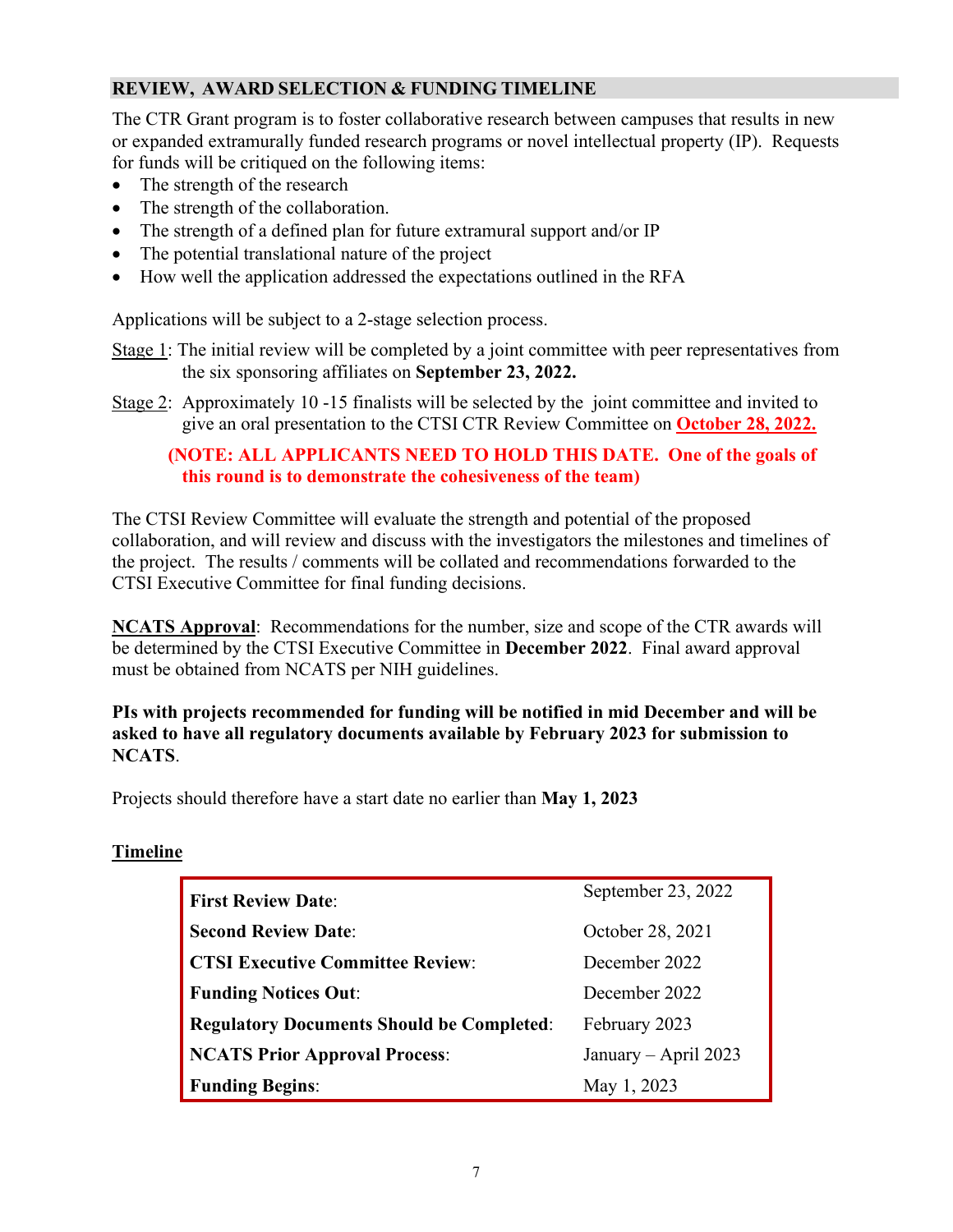#### **CTR POST AWARD REQUIREMENTS**

- 1. All awards will be monitored for progress by the Indiana CTSI as required by the CTSA Annual Progress Report. Progress monitoring generally includes the following from all project PIs and, when appropriate, may be developed in consultation with CTSI Administration:
	- a. Annual progress reports due in December that report status of milestone progress along with documentations of external grant submissions/awards, IP, publications, and/or presentations arising from the supported research. Project support and budget management discussions will occur if applicable.
	- b. Annual follow-up reports upon request for up to 5 years after the project ends, including but not limited to the following data:
		- i. External grant submissions and awards arising from the supported research
		- ii. Intellectual property arising from the supported research
		- iii. Publications arising from the supported research
		- iv. Additional impacts of the award on your research and the collaboration
- 2. It is expected that this pilot funding will lead to co-authored publications and external funding submissions, generally reported on the annual progress reports.
- 3. Grant recipients are required to acknowledge receipt of Indiana CTSI support in any presentation or publication of work funded by a CTR award as follows:

*This [(publication was made possible) (project was supported)] by the Indiana Clinical and Translational Sciences Institute, funded in part by grant # UL1TR002529 from the National Institutes of Health, National Center for Advancing Translational Sciences, Clinical and Translational Sciences Award. The content is solely the responsibility of the authors and does not necessarily represent the official views of the National Institutes of Health."*

- 4. Grant recipients are strongly encouraged to participate as reviewers for any CTSI internal grants in the future.
- 5. By accepting this award, grant recipients agree to have their names and project titles publicly posted on the Indiana CTSI website and/or in a publication.

#### **\*Detailed Requirements for Protection of Human Subjects and/or Vertebrate Animals**

**Human Subjects - [https://grants.nih.gov/grants/how-to-apply-application-guide/forms](https://grants.nih.gov/grants/how-to-apply-application-guide/forms-g/general/g.500-phs-human-subjects-and-clinical-trials-information.htm#3.1)[g/general/g.500-phs-human-subjects-and-clinical-trials-information.htm#3.1](https://grants.nih.gov/grants/how-to-apply-application-guide/forms-g/general/g.500-phs-human-subjects-and-clinical-trials-information.htm#3.1)**

- 1. *Risks to human subjects*
	- a. Human subjects involvement, characteristics, and design
	- b. Study procedures, materials, and potential risks
- 2. *Adequacy of protection against risks*
	- a. Recruitment and retention
	- b. Informed consent and assent
	- c. Protection against risk
	- d. Vulnerable subjects, if relevant to your study
- 3. *Potential benefits of the proposed research to the participants or others*
- 4. *Importance of the knowledge to be gained*